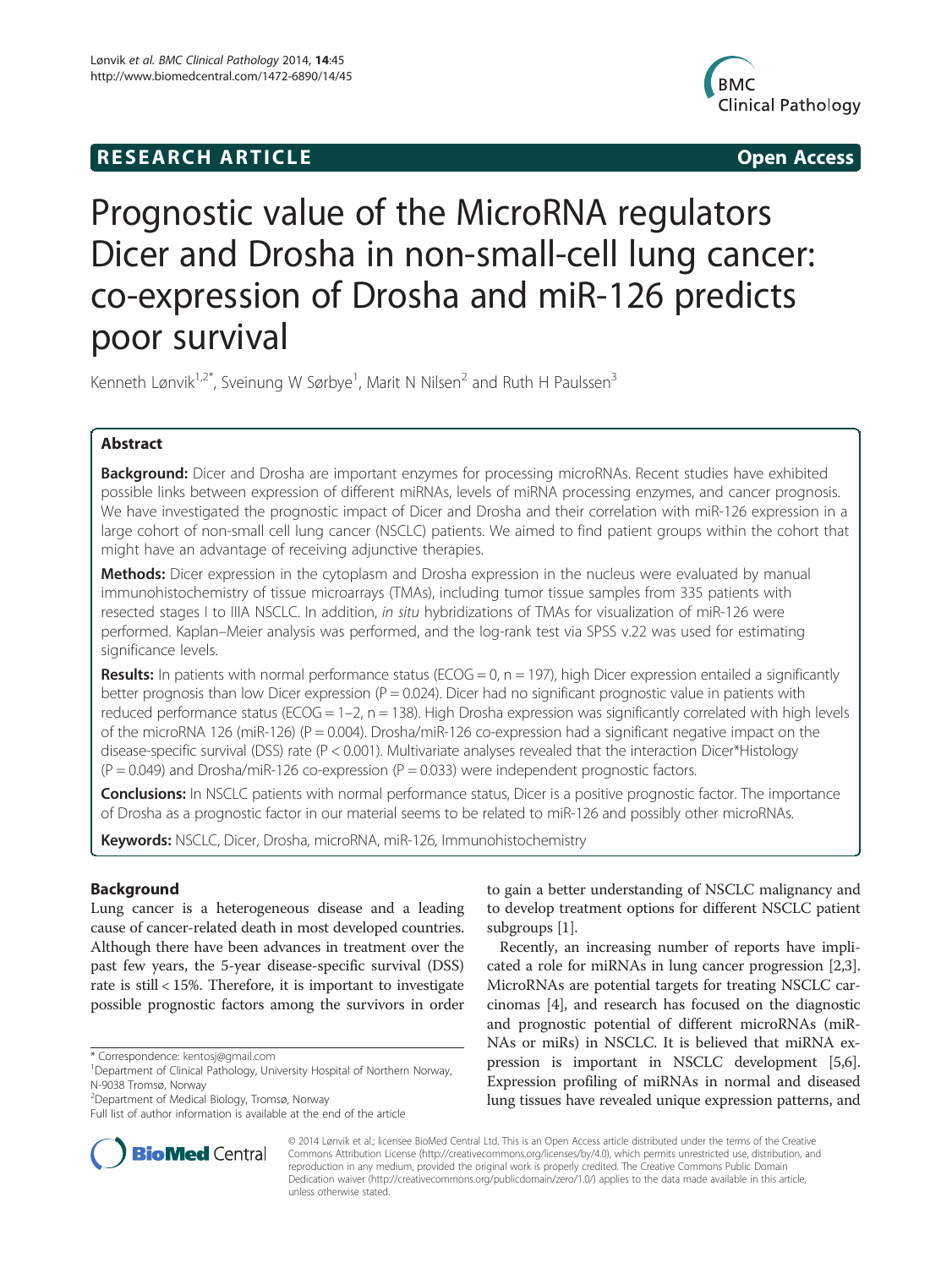a number of miRNAs have been characterized as tumor suppressor genes or oncogenes [\[7](#page-9-0)-[13](#page-9-0)].

Several studies have identified miR-126 as a novel prognostic marker for predicting the overall survival rate of patients with some types of cancer [[14](#page-9-0),[15](#page-9-0)]. MiR-126 has been found to be expressed predominantly by endothelial cells, thereby influencing angiogenesis [\[16,17\]](#page-9-0) by downregulation of VEGF-A expression through the interaction with the 3'-untranslated region [\[18](#page-9-0)]. An independent and tissue-specific prognostic impact of miR-126 has been demonstrated in NSCLC, where coexpression of miR-126 with vascular endothelial growth factor-A (VEGF-A) predicts poor survival [[19](#page-9-0)]. Other research has implied that mir-126 inhibits tumor cell growth, and its expression level correlates with poor survival of NSCLC patients [[7\]](#page-9-0). The expression and roles of miR-126 might be different in various malignancies where miR-126 is downregulated, thereby acting as potential tumor suppressor [[19-22\]](#page-9-0).

Understanding the biogenesis of miRNAs has caught the interest of many researchers, and several papers have been published that focus on the enzymes necessary for synthesizing miRNAs [\[23-25](#page-9-0)]. MicroRNAs are generated in a two-step processing pathway mediated by two major enzymes, Dicer and Drosha, both of which belong to the class of RNase III endonucleases. The intranuclear miRNA processing enzyme Drosha and the extranuclear microRNA-processing enzyme Dicer play pivotal roles in miRNA maturation. Drosha is part of a multiprotein complex that mediates the nuclear processing of the primary miRNAs into stem-loop precursors (pre-miRNA). In the cytoplasm, the pre-miRNA is cleaved by Dicer into mature nucleotide miRNA. In the biogenesis of the majority of miRNAs, both Dicer and Drosha are necessary factors, together with several other proteins involved in the miRNA processing machinery [\[23,26](#page-9-0)]. Dicer and Drosha seem to have a prognostic impact, and both have been found to be differentially expressed in various cancer tissue types when compared to normal tissue [[27-32](#page-9-0)].

The Eastern Cooperative Oncology Group (ECOG) performance status [[33](#page-9-0)] provides scales and criteria for assessing how a patient's disease is progressing and helps to determine appropriate treatment options and prognosis. Many studies include patients with an ECOG performance status grade of 0 and 1 only. Patients in these groups are either, fully active and able to carry on all pre-disease performance without restrictions, or are restricted in physically strenuous activity and able to carry out work of a light or sedentary nature. In this study we have also included NSCLC patients with an ECOG grade of 0–2 that are capable of all self-care but unable to carry out any work activities and have more than 50% of waking hours. Cancer patients with an ECOG grade of 3–4 have reduced survival regardless of other clinical and pathological variables.

Although several studies have been performed on different cancer types in order to elucidate and decipher the roles of Dicer and Drosha in carcinogenesis and their potential impact on prognosis, the contribution of Dicer and Drosha on miR-126 expression in NSCLC has not been addressed. Therefore, this study investigates the possible prognostic value of the expression of the miRNA regulators Dicer and Drosha on miR-126 processing in a NSCLC patient cohort.

# Methods

#### Ethics statement

The study was approved by The National Data Inspection Board, The Regional Committee for Research Ethics (REK Nord). The Regional Committee for Research Ethics specifically waived the need for consent, since this is a retrospective study with more than half of patients deceased.

## Patients and clinical samples

The study examined primary tumor tissues from anonymized patients diagnosed with NSCLC pathologic stage I to IIIA within the period from 1990 to 2004 at the University Hospital of North Norway (UNN) and Nordland Central Hospital (NLCH). During this period adjuvant chemotherapy had not yet been introduced in Norway. Thus, 371 patients were considered as potential candidates for this study, of which 36 patients were excluded due to (i) chemotherapy or radiotherapy prior to surgery  $(n = 10)$ , (ii) other malignancy within five years prior to NSCLC diagnosis  $(n = 13)$ , and  $(iii)$  inadequate paraffin-embedded fixed tissues  $(n = 13)$ . The analysis was, therefore, left with 335 patients with complete medical records and adequate paraffin-embedded tissues. All prognostic clinicopathologic variables as predictors for DSS in 335 NSCLC patients are summarized in Additional file [1](#page-8-0): Table S1 and were reported in a previous study [[19\]](#page-9-0).

The NSCLC patients included in this study have an ECOG rating of 0, 1, or 2, where normal performance status is equal to 0 and reduced performance status is 1 or 2. NSCLC patients are rated from 0–5, but only patients with ratings from 0–2 are eligible for surgery. The rating system has been explained in detail in previous publications [\[33](#page-9-0)] and [http://www.ecog.org/general/perf\\_](http://www.ecog.org/general/perf_stat.html) [stat.html.](http://www.ecog.org/general/perf_stat.html)

All tumor tissues were selected at primary surgery of previous non-treated lung cancer patients and the followup started directly after surgery. The last follow-up data included was from November 30, 2008. The median follow-up for survivors was 86 (range 48–216) months. The tumors were staged according to the new 7th edition of TNM classification in Lung Cancer and histologically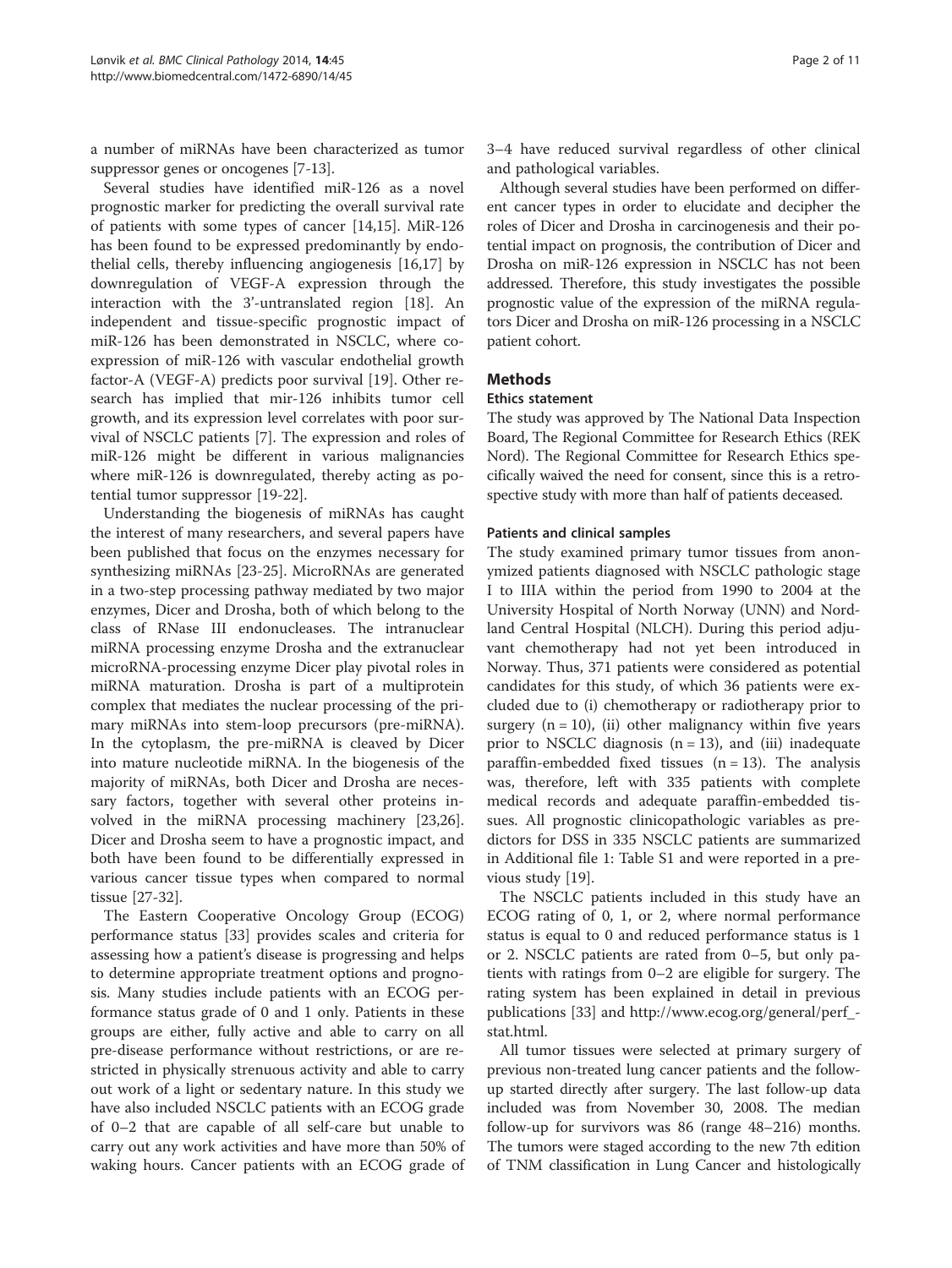subtyped and graded according to the World Health Organization's guidelines [\[34,35\]](#page-9-0).

# Immunohistochemistry (IHC)

All lung cancer cases were histologically reviewed by two experienced pathologists (Samer Al-Saad and Khalid Al-Shibli), and the most representative areas of viable tumor cells (neoplastic epithelial cells) were carefully selected. Within these areas, four cores from each patient were randomly sampled and assembled in TMA (tissue microarray) blocks. The detailed methodology has been reported previously [\[36\]](#page-9-0). As controls served samples of normal lung tissue localized distant from the primary tumor, and normal lung tissue samples from 20 patients without any cancer diagnosis (see Additional file [2](#page-8-0): Figure S1). Multiple 4 μm sections were cut with a Microm microtome (HM355S) and analyzed via immunohistochemistry with regard to the miRNA regulators Dicer and Drosha.

Specific antibodies for Dicer (13D6-ChIP grade, ab14601) and Drosha (ab85027) (both Abcam, Cambridge, UK) have been validated in-house by the manufacturer for IHC analysis on paraffin-embedded material prior to use. Sections were deparaffinized with xylene and rehydrated through graded ethanol series (Drosha) or by using Ventana reagents for automatic staining of Dicer (Ventana BenchMark XT, Ventana Medical Systems Inc.). Manual antigen retrieval (for Drosha) was performed by placing the specimens in a 10 mM Tris–HCl/1 mM EDTA buffer, with pH 9.0, and subsequent microwave heating for 20 minutes at 450 W. Automatic antigen retrieval (for Dicer) (Ventana Benchmark XT) was performed by heating the sections for 30 minutes in a Tris-based buffer (CC1 mild). Staining was performed with a detection reagent containing a secondary antibody plus an avidin-biotin enzyme complex (manual procedure), or a polymer of secondary antibodies conjugated with an enzyme (Ventana). Primary antibodies were diluted at 1:20 (Dicer) and 1:100 (Drosha) or incubated overnight at room temperature (Drosha) and for 32 minutes at 37°C (Dicer). Diaminobenzidine (DAB) was used to visualize the antigens. The detection system in the Ventana XT was the ultraView DAB. Finally, counterstaining was performed with hematoxylin and by mounting the slides. In negative control slides, the primary antibody was replaced with the primary antibody diluent, and for positive staining controls, we used breast carcinoma samples (data not shown).

#### In Situ Hybridization (ISH)

The *in situ* hybridization method was adapted from [[37](#page-9-0)] and performed with minor adjustments due to different batches of labelled probes. In situ hybridizations of TMA sections for visualization of miR-126 were essentially performed in accordance with recent research [\[19\]](#page-9-0).

#### Scoring of IHC

The IHC-stained TMA slides were scanned with the ARIOL imaging system (Genetix, San Jose, CA) as follows: The slides were loaded in the automated loader (Applied Imaging SL 50) and TMA slides were scanned at low  $(1.25 \text{ x})$  and high resolutions  $(20 \text{ x})$  by using the Olympus BX 61 microscope with an automated platform. Representative and viable tissue sections were scored manually and semi-quantitatively for cytoplasmic staining (Dicer) and for staining the tumor cell nuclei (Drosha) via a computer screen. The average staining intensity of the majority of cells was scored as  $0 =$  negative,  $1 =$  weak,  $2 =$  intermediate, and  $3 =$  strong (see Figures [1](#page-3-0)) and [2](#page-4-0)), as described previously [\[36\]](#page-9-0). In case of disagreement (score variance  $> 1$ ), the slides were re-examined and an agreement was reached by the observers. In most cores there was a mixture of stromal cells and tumor cells. By morphological criteria only tumor cells were scored for staining intensity.

All samples were anonymized and independently scored by an experienced pathologist and a technician (S.W.S. and K.L.). When scoring the samples, the observers were blind to the scores of the other observer and to the outcome. The mean score for each case was calculated from all four cores by both examiners. High expression of both Dicer and Drosha in neoplastic tumor cells was defined as a mean score  $\geq 2$ . This cut-off value was selected to find the two groups with the largest possible difference in survival. It is hereby noted that the results might be depended on the choice of the cut-off value. However, for miR-126 we used the same cut-off value and the same scoring system as previously described in detail [[19,38\]](#page-9-0).

#### Inter-observer variability

An inter-observer scoring agreement was tested for both Dicer and Drosha, and the agreement was robust  $(r =$ 0.92,  $P < 0.001$ ).

#### Statistical methods

In brief, statistical analyses were conducted with the statistical package SPSS (Chicago, IL), version 22. The Chi-square test and Fisher's exact test were used to examine the association between Dicer and Drosha expressions and various clinicopathological parameters. The IHC scores from each observer were compared for inter-observer reliability by use of a two-way random effect model with absolute agreement definition. The intraclass correlation coefficient (reliability coefficient) was obtained from these results. The Kaplan– Meier method was used to plot DSS according to expression levels, and statistical significance between survival curves was assessed by the log-rank test. DSS was determined from the date of surgery to the time of death from lung cancer. The multivariate analysis was conducted with the Cox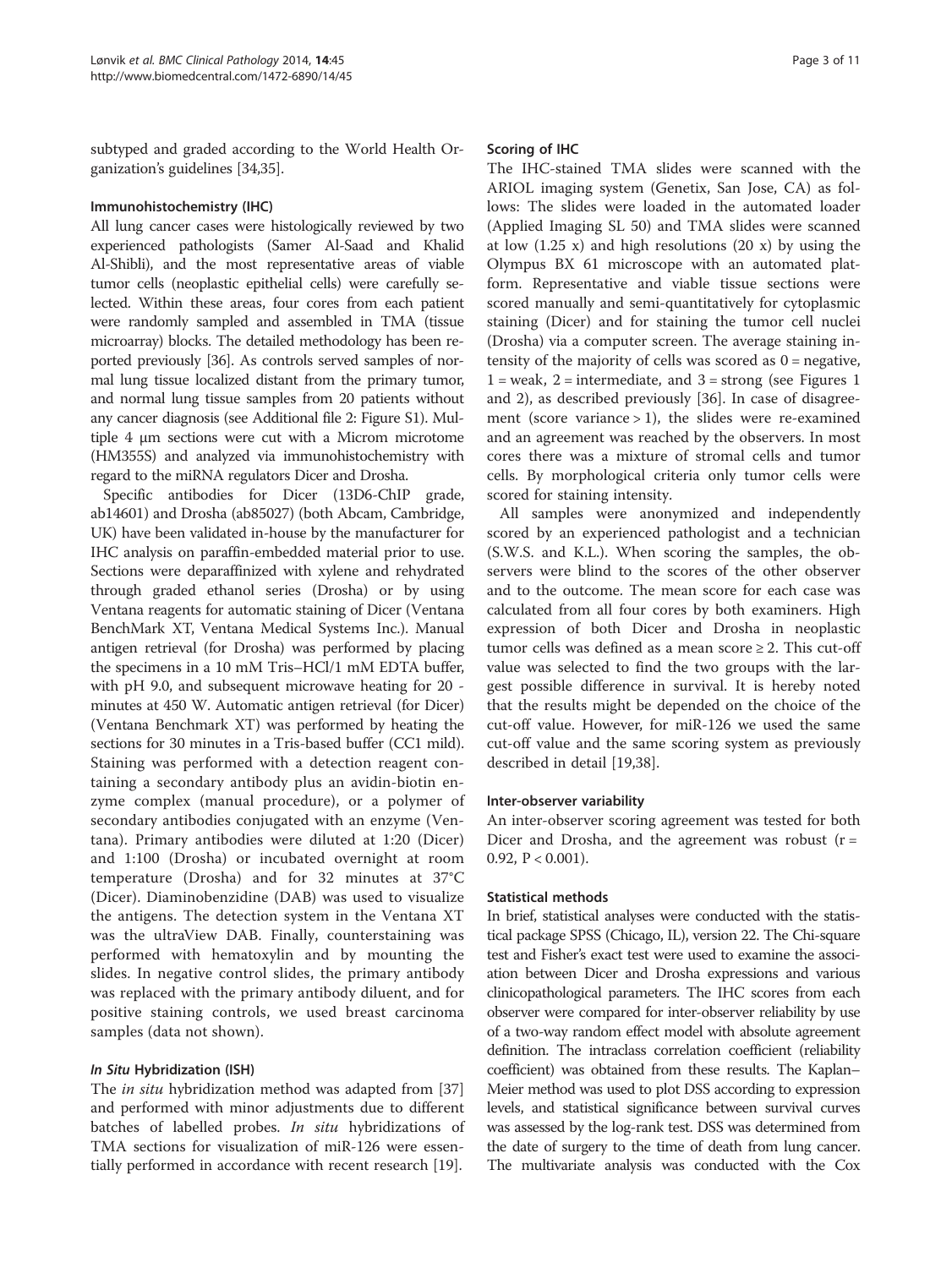<span id="page-3-0"></span>

proportional hazards model. Only those variables of significant value from the univariate analysis were entered into the Cox regression analysis. Differences in expression of Dicer, Drosha, and miR-126 as continuous variables by histology are analyzed using ANOVA. The significance level employed was  $P < 0.05$ .

## Results

# Overall NSCLC patient group characteristics

The NSCLC patient cohort comprised 253 males (75%) and 82 females (25%), (Additional file [1](#page-8-0): Table S1). The follow-up time was up to 250 months (20 years). During follow-up, 236 (70%) patients died, 137 (40%) from lung cancer and 99 (30%) from other reasons (data not shown). The 5- year DSS was 56% for males and 63% for females (Additional file [1](#page-8-0): Table S1). On a continuous scale (0–3), the mean expression of Dicer, Drosha, and miR-126 in all patients was 1.18, 1.41, and 1.14, respectively. Patients with squamous cell carcinoma had significantly higher expression of Dicer and miR-126 than patients with adeno-carcinoma (Additional file [1:](#page-8-0) Table S2). Using  $\leq 2.0$  as a cut-off of expression (Additional file [2](#page-8-0): Figure S1), about 70–80% of the patients had low expression and 20–30% of

the patients had high expression of Dicer, Drosha, and miR-126 (data not shown).

# Performance status (ECOG), disease-specific survival (DSS), and overall survival (OS) in NSCLC patient groups—Univariate analyses

WHO performance status (ECOG,  $P = 0.013$ ), histology  $(P = 0.028)$ , tumor differentiation  $(P < 0.001)$ , surgical procedure (P < 0.004), pathological stage (P < 0.001), tumor status (P < 0.001), nodal status (P < 0.001), and vascular infiltration ( $P < 0.001$ ) were all significant indicators for DSS in univariate analyses (Additional file [1](#page-8-0): Table S1 and [[19\]](#page-9-0)).

Patients with squamous cell carcinoma had significantly longer DSS than lung cancer patients with other histology ( $P = 0.035$ , Figure 1A). However, there were no significant differences regarding overall survival between patients with squamous cell carcinoma compared to patients with other histology ( $P = 0.447$ , Figure 1B). Patients with normal performance status ( $ECOG = 0$ ) had significantly longer DSS and overall survival than patients with reduced performance status ( $ECOG = 1-2$ ),  $P = 0.005$  (Figure 1C) and  $P = 0.004$  (Figure 1D).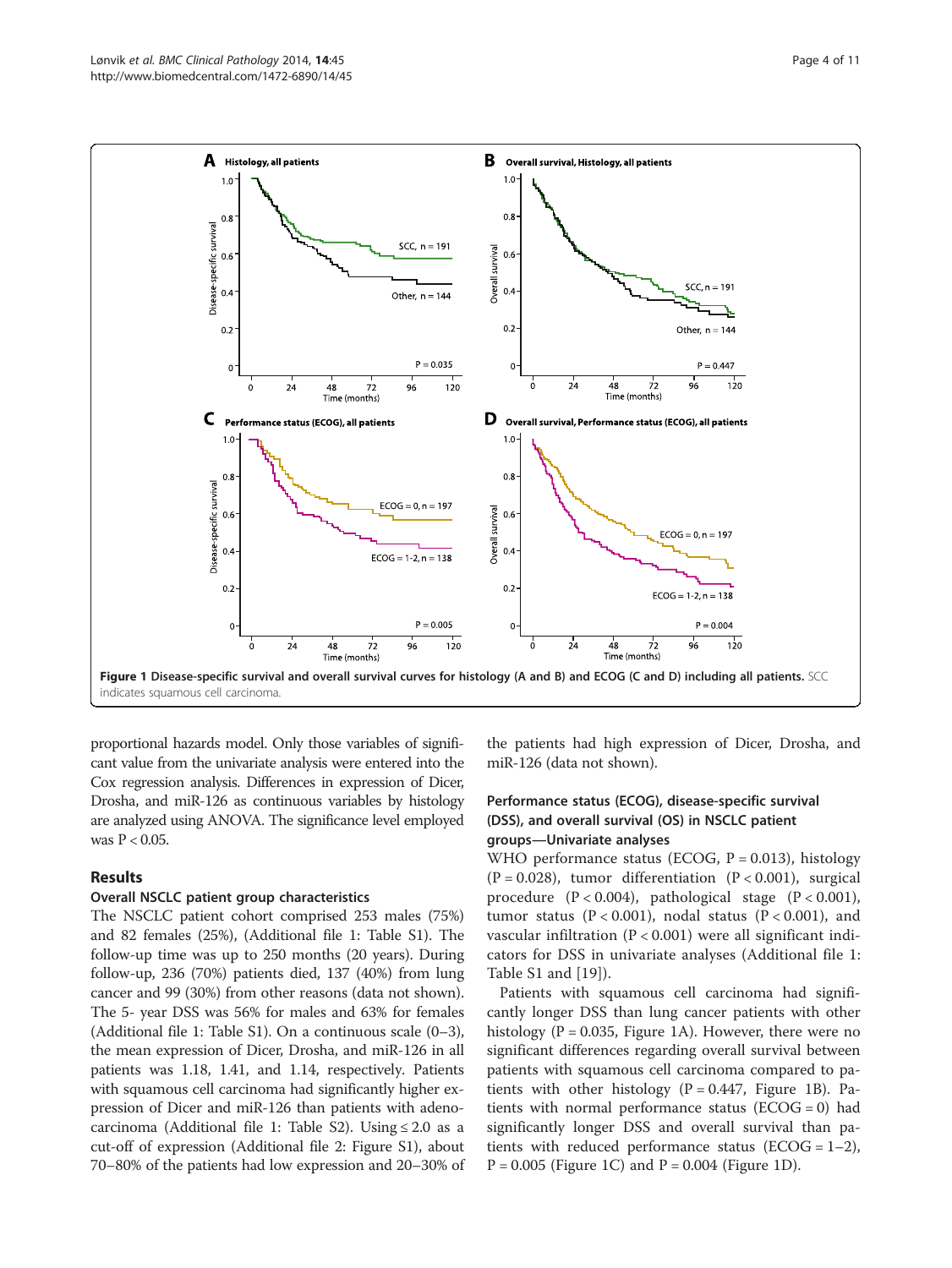<span id="page-4-0"></span>

#### Dicer and Drosha expressions and correlations

Dicer was expressed in the cytoplasm of most neoplastic tumor cells, and slight staining was observed in the nucleus of some cells as well (Additional file [2](#page-8-0): Figure S2). Thirty-five patients (10.4%) scored negative on all four cores. Drosha was primarily expressed in the nucleus, but some staining was observed in the cytoplasm (Additional file [2](#page-8-0): Figure S3). We found 14 patients (4.2%) that scored negative on all four sample cores. Inflammatory cells, pneumocytes, and fibroblasts showed greater variability in expressing both Dicer and Drosha when compared to tumor cells. A significant, but low correlation between Dicer expression in cytoplasm and Drosha expression in the nucleus of neoplastic tumor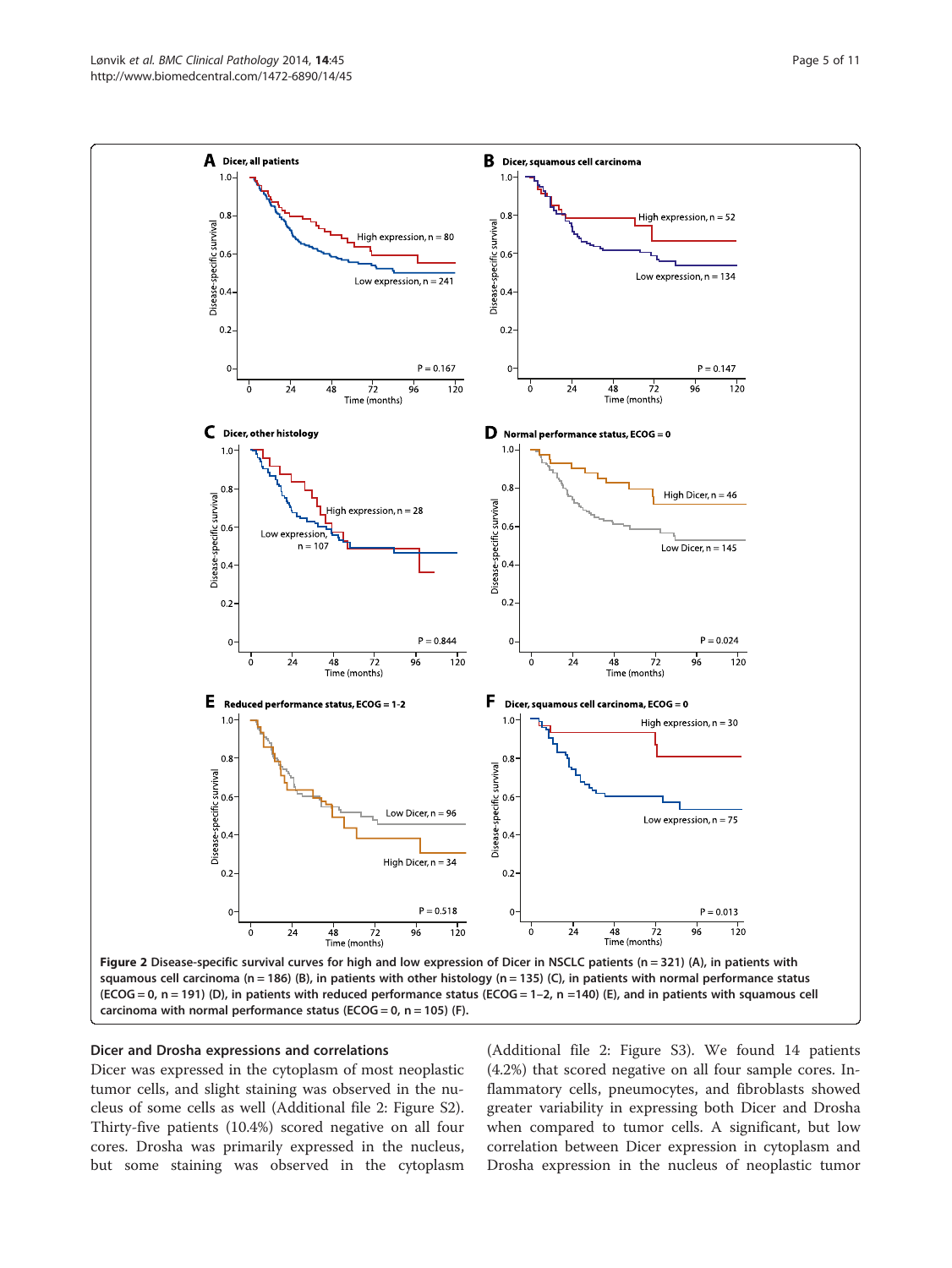<span id="page-5-0"></span>cells ( $r = 0.473$ ,  $P < 0.001$ ) was observed (Additional file [2:](#page-8-0) Figure S4).

The expression of Dicer  $(P = 0.008)$  and miR-126  $(P = 0.008)$ 0.020) was different in the tumor subgroups (see Additional file [1:](#page-8-0) Table S2). Expression of Dicer was not correlated with DSS when all patients were analyzed in one group  $(P =$ 0.167, Figure [2](#page-4-0)A). The expression of Dicer was of not

carcinoma with normal performance status (ECOG =  $0$ , n = 116) (F).

correlated with DSS in patients with squamous cell carcinoma ( $P = 0.147$ , Figure [2B](#page-4-0)) or other histologies ( $P = 0.844$ , Figure [2](#page-4-0)C). However, in patients with normal performance status ( $ECOG = 0$ ), high expression of Dicer was significantly correlated with longer DSS  $(P = 0.024)$  (Figure [2D](#page-4-0)), but no differences in patients with reduced performance status  $(ECOG = 1-2)$  were observed  $(P = 0.518,$  Figure [2E](#page-4-0)). In

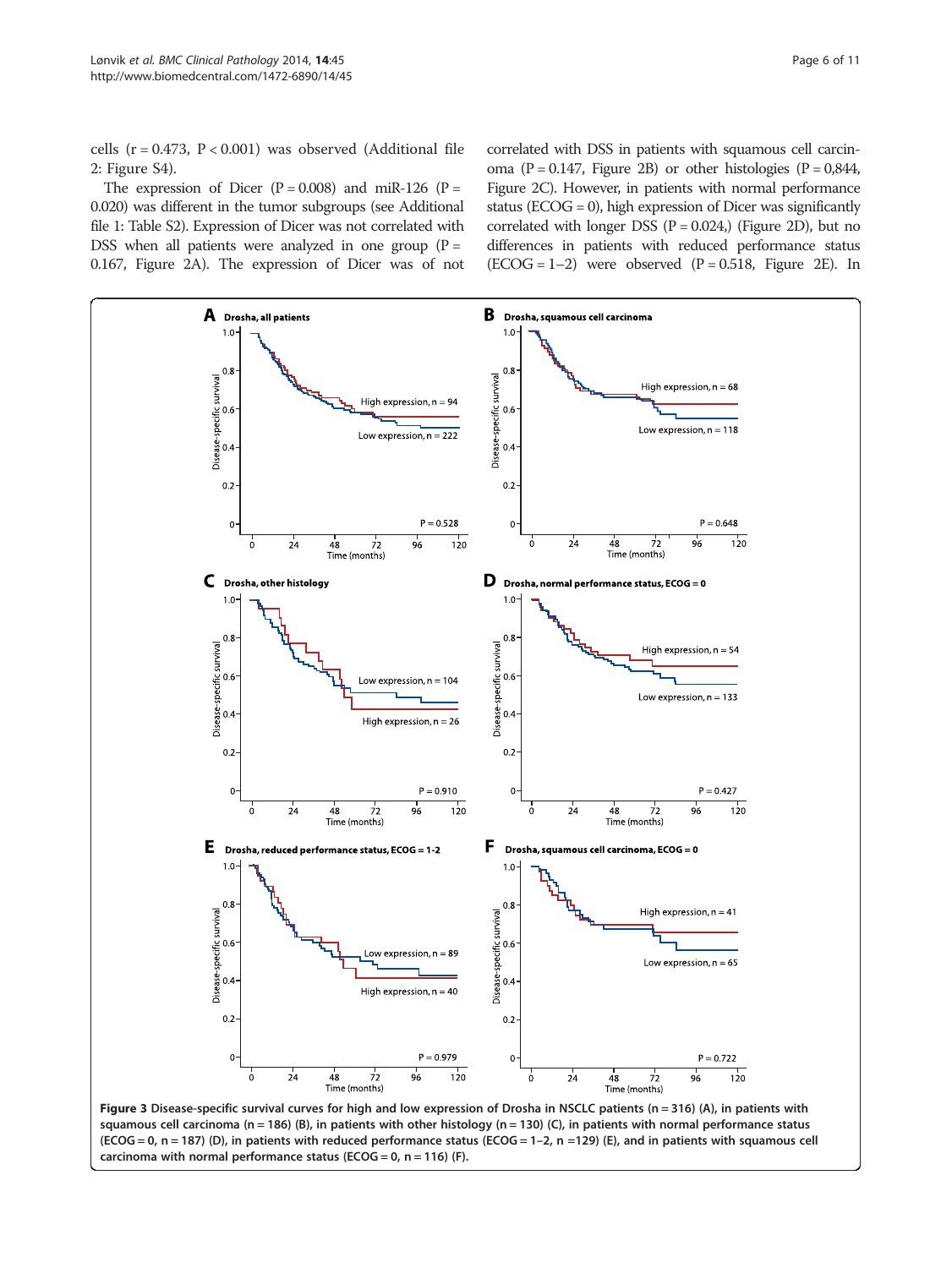<span id="page-6-0"></span>patients with both squamous cell carcinoma and normal performance status ( $ECOG = 0$ ), high expression of Dicer was significantly correlated with long DSS  $(P = 0.013,$ Figure [2F](#page-4-0)). Expression of Drosha was not correlated with DSS for any subgroups of histology and performance status (Figure [3](#page-5-0)A– F).

When combining expression of Drosha and miR-126, the subgroup of patients with both high Drosha and high miR-126 expression had significantly shorter DSS  $(P < 0.001)$  (Figure 4A) and overall survival  $(P = 0.001)$ , Figure 4B).

#### Multivariate cox proportional hazard analysis

Tumor status (T-stage,  $P = 0.002$ ), nodal status (N-stage, P < 0.001), performance status (0.003), vascular infiltration  $(P = 0.016)$ , interaction of Dicer with histology (Dicer\*Histology, P = 0.049), and Drosha/miR-126 coexpression  $(P = 0.033)$  were independently significantly correlated with DSS (Table [1](#page-7-0)). In the subgroup of patients with both squamous cell carcinoma and normal performance status (ECOG = 0,  $n = 107$ ), tumor status  $(P = 0.021)$ , nodal status  $(P = 0.001)$ , vascular infiltration  $(P = 0.011)$ , and expression of Dicer  $(P = 0.031)$ , but not tumor differentiation ( $P = 0.587$ ), were independently correlated with DSS (Table [2\)](#page-7-0).

When Dicer and Drosha are analyzed on a continuous scale (0–3) instead of two groups of expression (high and low), none of them correlated with DSS in the total patient material (Additional file [1](#page-8-0): Table S3). To identify other relevant factors regarding expression of Dicer, the expression was tested by histology, performance status, tumor differentiation, tumor status, nodal status, and vascular infiltration. High expression was found in SCC  $(P = 0.012)$  and in tumors with vascular infiltration  $(P = 0.012)$ 0.035, Additional file [1](#page-8-0): Table S4). The Dicer interaction with histology was highly significant ( $P = 0.005$ , Additional file [1:](#page-8-0) Table S5). This was not the case for Dicer interaction with ECOG (Additional file [1](#page-8-0): Table S6) and Dicer interaction with vascular infiltration (Additional file [1](#page-8-0): Table S7). The proportionality of hazards was tested graphically and the results are depicted in Additional file [2](#page-8-0): Figure S5.

#### Co-expression of Drosha and miR-126

For co-expression analyses, we used miR-126 data obtained by ISH of TMAs from a previously published study [[19\]](#page-9-0) demonstrating that high miR-126 expression is an independent negative prognostic factor in the total patient cohort. As illustrated in Figure 4, a univariate analysis found that the co-expression of Drosha and miR-126 had a significant impact on DSS, with 5-year survival rates of 58% (patients with low Drosha and low miR-126 expression), 61% (low Drosha and high miR-126 expression), 74% (high Drosha and low miR-126 expression), and 17% (high Drosha and high miR-126 expression) ( $p < 0.001$ ). In a multivariate analysis, these co-expressions were independent prognostic indicators for DSS ( $p = 0.016$ ). For patients with high Drosha/high miR-126, the HR was 2.1 (1.1–4.0 at 95% CI, p < 0.001) compared to patients with high Drosha/low miR-126 (Table [1\)](#page-7-0).

#### **Discussion**

In this large-scale study comprising primary tumors from 335 patients, we investigated the prognostic impact of the miRNA regulators Dicer and Drosha in NSCLC. The observed expression of the nuclear enzyme Drosha and the cytoplasmic enzyme Dicer correlated positively with each other, suggesting their mutual dependence in the miRNA-regulatory pathway in NSCLC. Reduced Dicer and Drosha expression has been reported in various cancers, and based on previous publications on



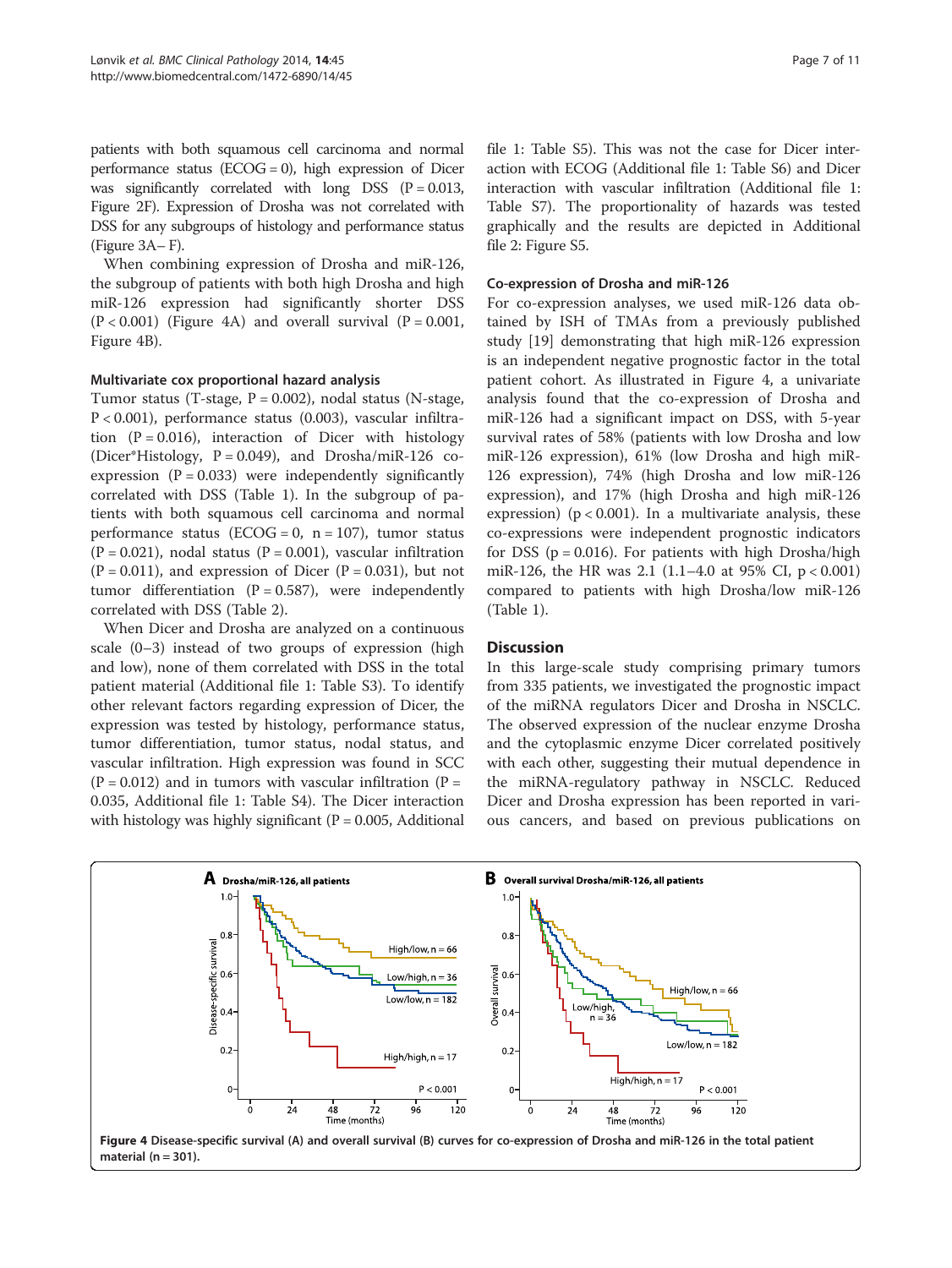| Factor                       | ΗR   | 95% CI         | P          |
|------------------------------|------|----------------|------------|
| <b>Tumor status</b>          |      |                | $0.002*$   |
| 1                            | 1.00 |                |            |
| $\overline{2}$               | 1.54 | $0.91 - 2.59$  | 0.108      |
| 3                            | 2.73 | $1.53 - 4.90$  | 0.001      |
| <b>Nodal status</b>          |      |                | $< 0.001*$ |
| 0                            | 1.00 |                |            |
| 1                            | 1.98 | $1.27 - 3.08$  | 0.003      |
| $\overline{2}$               | 3.13 | $1.80 - 5.46$  | < 0.001    |
| Histology                    |      |                |            |
| SCC                          | 1.00 |                |            |
| Other NSCLC                  | 0.99 | $0.500 - 1.98$ | 0.986      |
| <b>Differentiation</b>       |      |                | $0.094*$   |
| Poor                         | 1.00 |                |            |
| Moderate                     | 0.70 | $0.46 - 1.05$  | 0.083      |
| Well                         | 0.56 | $0.29 - 1.10$  | 0.095      |
| <b>Performance status</b>    |      |                |            |
| $ECOG = 0$                   | 1.00 |                |            |
| $ECOG = 1-2$                 | 1.80 | $1.23 - 2.64$  | 0.003      |
| <b>Vascular infiltration</b> |      |                |            |
| No                           | 1.00 |                |            |
| Yes                          | 1.82 | $1.12 - 2.98$  | 0.016      |
| Dicer**                      | 0.87 | $0.65 - 1.16$  | 0.333      |
| Dicer*Histology***           | 1.27 | $1.00 - 1.61$  | 0.049      |
| Drosha / miR-126             |      |                | $0.033*$   |
| Low / Low                    | 1.00 |                |            |
| Low / High                   | 1.13 | $0.62 - 2.05$  | 0.696      |
| High / Low                   | 0.63 | $0.37 - 1.07$  | 0.089      |
| High / High                  | 1.96 | $1.04 - 3.69$  | 0.037      |

<span id="page-7-0"></span>Table 1 Cox regression analysis summarizing significant independent prognostic factors

\*Overall significance as a prognostic factor.

 $**B = -0.141$ .

 $***B = 0.240.$ 

Dicer\*Histology = the interaction between Dicer and Histology.

HR: Hazard ration; CI: confidence interval.

NSCLC [[28](#page-9-0),[29](#page-9-0)], there was an expectation that both Dicer and Drosha would have a positive prognostic impact on DSS, where reduced Dicer and Drosha expression would entail a poorer prognosis compared to higher expressions. Our results found no significant association between the miRNA regulators and DSS (Figure [2](#page-4-0)A). Dicer is usually reported as a more powerful prognosticator for survival than Drosha [[27,28\]](#page-9-0). Stratified by ECOG, Dicer expression turned out to be significant for patients with normal performance status  $(ECOG = 0)$ only (Figure [2D](#page-4-0)). In general, patients with reduced performance status ( $ECOG = 1-4$ ) have a more advanced disease and poor prognosis, independent of the tumor's

## Table 2 Cox regression analysis summarizing significant independent prognostic factors in patients with squamous cell carcinoma and normal performance status

| $(ECOG = 0)$ , n = 107       |           |                |          |  |
|------------------------------|-----------|----------------|----------|--|
| Factor                       | <b>HR</b> | 95% CI         | P        |  |
| <b>Tumor status</b>          |           |                | $0.021*$ |  |
| 1                            | 1.00      |                |          |  |
| $\overline{2}$               | 2.52      | $0.82 - 7.79$  | 0.108    |  |
| $\overline{3}$               | 5.11      | $1.54 - 16.89$ | 0.008    |  |
| <b>Nodal status</b>          |           |                | $0.001*$ |  |
| 0                            | 1.00      |                |          |  |
| 1                            | 2.11      | $1.21 - 2.89$  | 0.045    |  |
| $\mathfrak{D}$               | 20.06     | $3.70 - 99$    | 0.001    |  |
| <b>Differentiation</b>       |           |                | $0.587*$ |  |
| Poor                         | 1.00      |                |          |  |
| Moderate                     | 0.64      | $0.26 - 1.56$  | 0.328    |  |
| Well                         | 0.72      | $0.23 - 2.26$  | 0.578    |  |
| <b>Vascular infiltration</b> |           |                |          |  |
| No                           | 1.00      |                |          |  |
| Yes                          | 3.10      | $1.29 - 7.42$  | 0.011    |  |
| <b>Dicer</b>                 |           |                |          |  |
| Low                          | 1.00      |                |          |  |
| High                         | 0.30      | $0.10 - 0.90$  | 0.031    |  |

\*Overall significance as a prognostic factor.

HR: Hazard ratio; CI: confidence interval.

biological properties [\[33](#page-9-0)]. This might explain why Dicer expression had no impact on survival in this group of patients, and might also explain the differences of Dicer impact compared with other NSCLC studies, where ECOG performance is rarely mentioned. Our results clearly show that low Dicer expression is a significant negative prognostic marker in patients with normal performance status  $ECOG = 0$  (Figure [2](#page-4-0)D). This patient group might therefore have an advantage in receiving adjunctive treatment. In addition, for patients with normal ECOG performance status, the low expression of Dicer was positively correlated with better survival rates in the patient group with squamous cell carcinoma (see Figure [2](#page-4-0)F), whereas Dicer expression had no prognostic impact on other histological subgroups (data not shown).

Dicer, Drosha, and miRNAs are involved in cell growth and differentiation, implying an impact on tumorigenesis [[39\]](#page-9-0). Various studies focusing on Dicer and/or Drosha have confirmed this theory and revealed that these two regulators of the miRNA processing pathway play either a positive or a negative role in tumor transformation. There is evidence that reduced Dicer expression is associated with poor prognosis in NSCLC [\[28\]](#page-9-0). However, in vitro experiments showed that silencing of Dicer and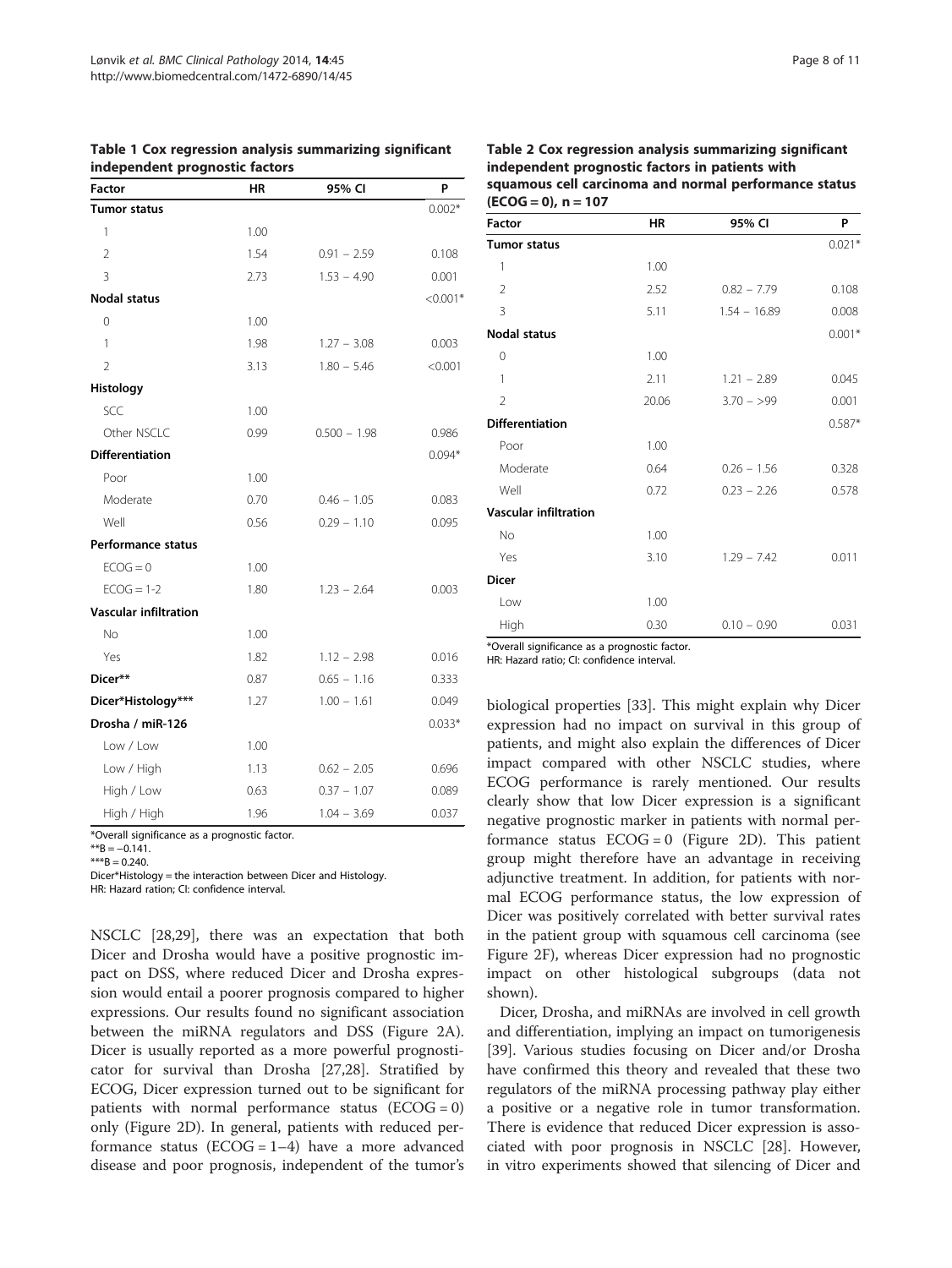<span id="page-8-0"></span>Drosha decreases angiogenesis [[24](#page-9-0)]. In our study, we found that increased expression of Dicer correlates with better prognosis. Neuroblastoma and leukemia are two other examples where low levels of Dicer and Drosha are significant predictive factors for poor outcomes [[27](#page-9-0)[,40\]](#page-10-0). In other types of cancer, the importance of Dicer and Drosha might be the opposite. A recent study by Faber et al. using TMA technology and a scoring system like the one described here, found evidence that Dicer is a negative prognosticator for DSS in colorectal cancer [\[41\]](#page-10-0). Clearly, the functions of Dicer and Drosha are not fully understood in cancer development, and their functions appear to vary between different cancer types [[42-44\]](#page-10-0).

In most cancers, the majority of all miRNAs are downregulated, suggesting that most miRNAs have tumor suppressive effects [[44](#page-10-0)]. Regulation of miRNA biogenesis is a complex process involving a myriad of different enzymes and proteins, where Dicer and Drosha are two key regulators necessary for the processing of most functional, mature miRNAs. We previously described the prognostic impact of miR-126 in NSCLC [[19\]](#page-9-0), where the co-expression of miR-126 and VEGF-A was a strong predictor for poor survival. We know that VEGF-A is a potent angiogenesis promoter, and miR-126 has been linked to angiogenesis in several other studies [\[11](#page-9-0)[,45,46](#page-10-0)]. Interestingly, we found that the co-expression of Drosha and miR-126 also predicts poor survival, which is even more significant than the co-expression of miR-126 and VEGF-A reported previously [\[19](#page-9-0)]. Although not significant ( $p = 0.06$ ), the combination of high Drosha and low miR-126 was the most favorable in relation to DSS (see Table [1\)](#page-7-0), suggesting that Drosha in itself is not a good prognostic marker for overall survival in NSCLC, which is consistent with our univariate analyses (see Figure [3](#page-5-0)A). We tested the co-expressions of both Dicer and Drosha, in combination with the miRNAs miR-126 and miR-155 [[47\]](#page-10-0) in all 335 patients, and miR122a and let-7a in 40 randomly selected patients (data not shown). These tests demonstrated that the only combination with impact on DSS was the Drosha and miR-126 combination (see Figure [4](#page-6-0)). The significance of Drosha, as well as Dicer, in driving angiogenesis in vitro has been reported previously [\[24\]](#page-9-0). However, in vivo experiments showed that only Dicer reduces angiogenesis [\[48](#page-10-0)]. Our results imply that Drosha in itself is not a good prognostic marker in NSCLC, and that the effect of Drosha might be influenced by different miRNAs involved in tumor angiogenesis.

In addition, Dicer-independent, and probably Droshaindependent maturing of miRNAs is possible, suggesting alternative pathways and different roles for Dicer and Drosha in various cancers [[49,50](#page-10-0)]. As an example, miR-451 is processed by Ago, without the need for Dicer [\[51](#page-10-0)]. Several studies have also shown that knockdown of Dicer and Drosha only reduces a subset of miRNAs, implying alternative pathways for miRNA synthesis [\[49](#page-10-0)-[51\]](#page-10-0). Further studies are clearly needed to investigate these possibilities.

## Conclusion

The immunohistochemical approach reveals the varying presence of Dicer and Drosha in NSCLC tumors, and these two enzymes may be important in NSCLC development. Our research points to Dicer as an important factor in regard to DSS in patients with normal ECOG, and implies that Drosha in combination with miR-126 and possibly other angiogenesis-related miRNAs, is a strong and important prognosticator for DSS in NSCLC. The Dicer and Drosha expression status in various histologic subtypes of lung cancer and at different stages of lung cancer development might explain abnormalities in miR profiles of NSCLC. Additional studies are needed, since optimized treatment of NSCLC requires better identification of highrisk patients who will benefit from adjuvant therapy.

## Additional files

[Additional file 1: Table S1.](http://www.biomedcentral.com/content/supplementary/1472-6890-14-45-S1.pdf) Prognostic Clinicopathologic Variables as Predictors for Disease-Specific Survival in 335 NSCLC Patients (Univariate Analyses; Log-rank Test) adapted from [\[19](#page-9-0)]. Table S2. Expression of Dicer, Drosha and miR-126 by histology. Table S3. Cox regression analysis summarizing significant independent prognostic factors in the total patient material with Dicer and Drosha as covariates on a continuous scale. Table S4. Expression of Dicer by histology, performance status, tumor differentiation, tumor status, nodal status and vascular infiltration. Table S5. Cox regression analysis summarizing significant independent prognostic factors exploring Dicer interaction with histology. Table S6. Cox regression analysis summarizing significant independent prognostic factors exploring Dicer interaction with ECOG. Table S7. Cox regression analysis summarizing significant independent prognostic factors exploring Dicer interaction with vascular infiltration.

[Additional file 2: Figure S1.](http://www.biomedcentral.com/content/supplementary/1472-6890-14-45-S2.pdf) Normal lung tissue. Figure S2. Immunohistochemical (IHC) staining of Dicer in NSCLC tissues, representing (A) negative staining, (B) weak staining, (C) intermediate staining, and (D) strong staining. Dicer is found primarily in cytoplasm, see brown staining. Figure S3. Immunohistochemical (IHC) staining of Drosha in NSCLC tissues, representing (A) negative staining, (B) weak staining, (C) intermediate staining, and (D) strong staining. Drosha is primarily found in the nuclei, see brown staining. Figure S4. Correlation between Dicer and Drosha expression in the total patient material. Figure S5. Proportionality of the hazards.

#### Competing interests

The authors declare that they have no competing interests.

#### Authors' contributions

KL participated in the study design, contributed to the clinical demographic database, did the statistical analyses and drafted the manuscript. SWS contributed to the clinical demographic database, performed the scoring, and performed the statistical analyses. MNH carried out the IHC. RHP supervised and participated in the study design, result interpretation and writing of the manuscript. All authors have read and approved the final manuscript.

#### Acknowledgements

This study was supported by the Northern Norway Regional Health Authority (Helse Nord RHF). We are grateful to pathologists Samer Al-Saad, at the Department of Pathology at the University Hospital of North Norway (UNN), and Khalid-Al-Shibli,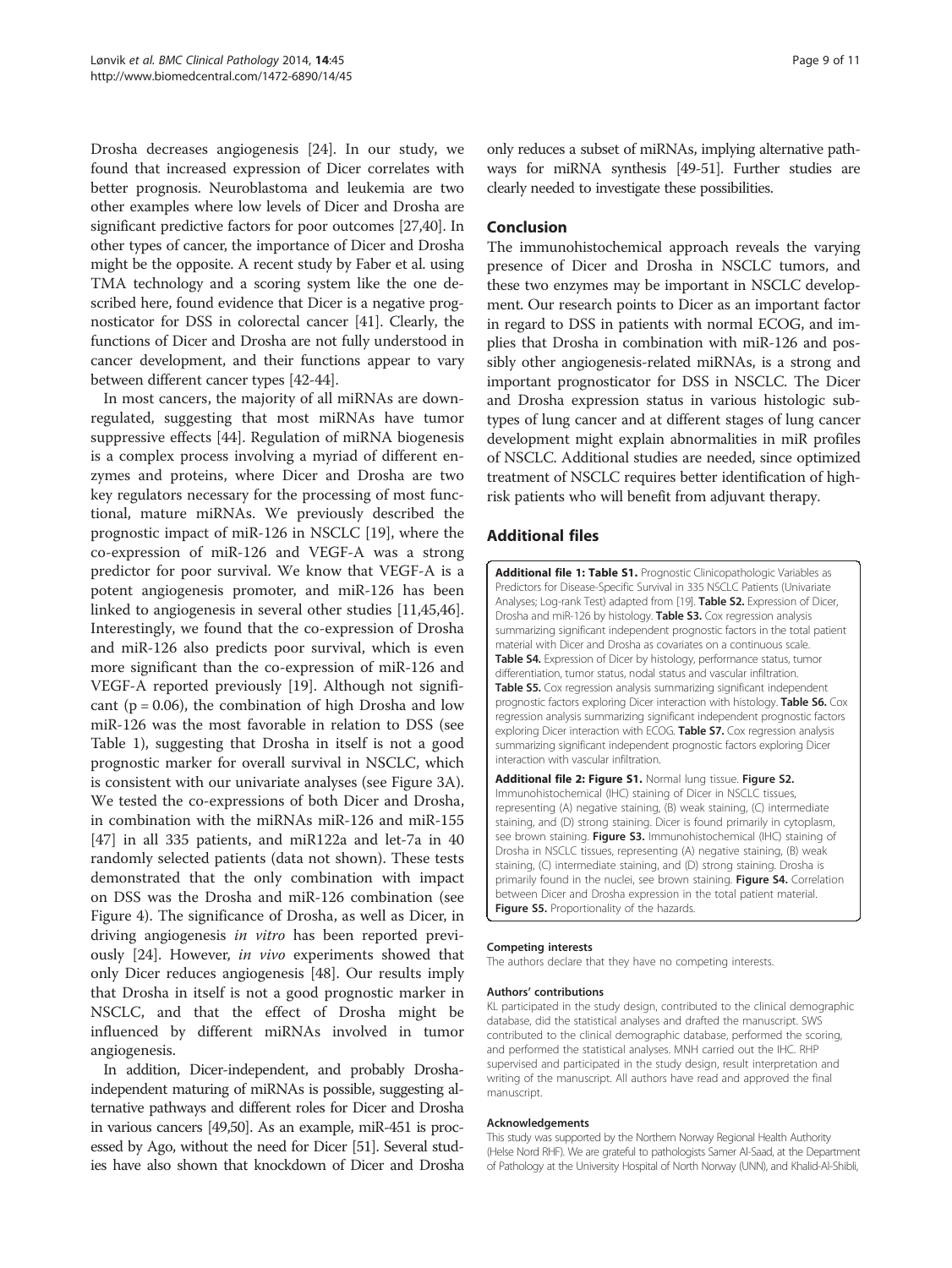<span id="page-9-0"></span>Nordland Central Hospital in Bodø, Norway, for histological evaluations of patient tissue samples.

#### Author details

<sup>1</sup>Department of Clinical Pathology, University Hospital of Northern Norway, N-9038 Tromsø, Norway. <sup>2</sup>Department of Medical Biology, Tromsø, Norway.<br><sup>3</sup>Department of Clinical Medicine UiT – The Arctic University of Norway. <sup>3</sup>Department of Clinical Medicine, UiT – The Arctic University of Norway, N-9037 Tromsø, Norway.

Received: 8 April 2014 Accepted: 3 December 2014 Published: 11 December 2014

#### References

- 1. Jemal A, Siegel R, Xu J, Ward E: Cancer Statistics 2010. CA Cancer J Clin 2010, 60(4):277–300.
- Zhang W-C, Liu J, Xu X, Wang G: The role of microRNAs in lung cancer progression. Med Oncol 2013, 30:675–683.
- Saito M, Schetter AJ, Mollerup S, Kohno T, Skaug V, Bowman ED, Mathé EA, Takenoshita S, Yokota J, Haugen A, Harris CC: The association of microRNA expression with prognosis and progression in early-stage, non-small cell lung adenocarcinoma: a retrospective analysis of three cohorts. Clin Cancer Res 2011, 17:1875–1882.
- Malleter M, Jacquot C, Rousseau B, Tomasoni C, Juge M, Pineau A, Sakanian V, Roussakis C: miRNAs, a potential target in the treatment of Non-Small-Cell Lung Carcinomas. Gene 2012, 506:355–359.
- 5. Raponi M, Dossey L, Jatkoe T, Wu X, Chen G, Fan H, Beer DG: MicroRNA classifiers for predicting prognosis of squamous cell lung cancer. Cancer Res 2009, 69:5776–5783.
- 6. Lin PY, Lu SL, Yang PC: MicroRNAs in lung cancer. Br J Cancer 2010, 103:1144–1148.
- 7. Yang J, Lan H, Huang X, Liu B, Tong Y: MicroRNA-126 inhibits tumor cell growth and its expression level correlates with poor survival in nonsmall cell lung cancer patients. PLoS One 2012, 7:e42978.
- 8. Wang R, Wang ZX, Yang JS, Pan X, De W, Chen LB: MicroRNA-451 functions as a tumor suppressor in human non-small cell lung cancer by targeting ras-related protein 14 (RAB14). Oncogene 2011, 30:2644–2658.
- Jang JS, Jeon HS, Sun Z, Aubry MC, Tang H, Park CH, Rakhshan F, Schutz DA, Kolbert CP, Lupu R, Park JY, Harris CC, Yang P, Jen J: Increased mir-708 expression in NSCLC and its association with poor survival in lung adenocarcinoma from never smokers. Clin Cancer Res 2012, 18:3658-3667.
- 10. Ma L, Huang Y, Zhu W, Zhou S, Zhou J, Zeng F, Lin X, Zhang Y, Yu J: An integrated analysis of miRNA and mRNA expressions in non-small cell lung cancers. PLoS One 2011, 6:e26502.
- 11. Dønnem T, Fenton CG, Lønvik K, Berg T, Eklo K, Andersen S, Stenvold H, Al-Shibli K, Al-Saad S, Bremnes R, Busund LT: MicroRNA signatures in tumor tissue related to angiogenesis in non-small cell lung cancer. PLoS One 2012, 7:e:29671.
- 12. Tan X, Qin W, Zhang L, Hang J, Li B, Zhang C, Wan J, Zhou F, Shao K, Sun Y, Wu J, Zhang X, Qui B, Li N, Shi S, Feng X, Zhao S, Wang Z, Zhao X, Chen Z, Mitchelson K, Cheng J, Guo Y, He J: A 5-microRNA signature for lung squamous cell carcinoma diagnosis and hsa-miR-31 for prognosis. Clin Cancer Res 2011, 17:6802–6811.
- 13. Boeri M, Verri C, Conte D, Roz L, Modena P, Facchinetti F, Calabrò E, Croce CM, Pastorino U, Sozzi G: MicroRNA signatures in tissues and plasma predict development and prognosis of computed tomography detected lung cancer. Proc Natl Acad Sci U S A 2011, 108:3713-3718.
- 14. Tavazoie SF, Alarcon C, Oskarsson T, Padua D, Wang Q, Bos PD, Gerald WL, Massagué J: Endogenous human microRNAs that suppress breast cancer metastasis. Nature 2008, 451:147–152.
- 15. Ebrahimi F, Gopalan V, Smith RA, Lam AK-Y: miR-126 in human cancers: Clinical roles and current perspectives. Exp Mol Pathol 2014, 96:98–107.
- 16. Cho WC, Chow AS, Au JS: Restoration of tumor-repressor hsa-miR-145 inhibits cancer cell growth in lung adenocarcinoma patients with epidermal growth factor receptor mutation. Eur J Cancer 2008, 45:22197-22206.
- 17. Agudo J, Ruzo A, Tung N, Salmon H, Leboeuf M, Hashimoto D, Becker C, Garrett-Sinha LA, Baccarini A, Merad M, Brown BD: The miR-216-VEGFR2 axis controls the innate response to pathogen-associated nucleic acids. Nature Immunol 2014, 15:54–62.
- 18. Zhu X, Li L, Hui L, Chen H, Wang X, Shen H, Xu W: miR-126 enhances the sensitivity of non-small cell lung cancer cells to anticancer agents by
- 19. Dønnem T, Lonvik K, Eklo K, Berg T, Sorbye SW, Al-Shibli K, Al-Saad S, Andersen S, Stenvold H, Bremnes R, Busund LT: Independent and tissuespecific prognostic impact of miR-126 in non-small cell lung cancer. Cancer 2011, 117:3193–3200.
- 20. Chen H, Miao R, Fan J, Han Z, Wu J, Qui G, Tang H, Peng Z: Decreased expression of mir-126 correlates with metastatic recurrence of hepatocellular carcinoma. Clin Exp Metastasis 2013, 30:651–658.
- 21. Tomasetti M, Staffolani S, Nocchi L, Neuzil J, Strafella E, Manzella N, Mariotti L, Bracci M, Valentino M, Amati M, Santarelli L: Clinical significance of circulating mir-126 quantification in malignant mesothelioma patients. Clin Biochem 2012, 45:575–581.
- 22. Meister J, Schmidt MHH: miR-126 and miR-126\*: New players in Cancer. Sci World J 2010, 10:2090-2100.
- 23. Davis BN, Hata A: Regulation of microRNA biogenesis: a myriad of mechanisms. Cell Commun Signal 2009, 7:18.
- 24. Suarez Y, Fernandez-Hernando C, Yu J, Gerber SA, Harrison KD, Pober JS, Iruela-Arispe ML, Merkenschlager M, Sessa WC: Dicer-dependent endothelial microRNAs are necessary for postnatal angiogenesis. Proc Natl Acad Sci U S A 2008, 105:14082–14087.
- 25. Yang JS, Lai EC: Alternative miRNA biogenesis pathways and the interpretation of core miRNA pathway mutants. Mol Cell 2011, 43:892–903.
- 26. Macrae IJ, Zhou K, Li F, Repic A, Brooks AN, Cande WZ, Adams PD, Doudna JA: Structural basis for double-stranded RNA processing by Dicer. Science 2006, 311:834–838.
- 27. Lin RJ, Lin YC, Chen J, Kuo HH, Chen YY, Diccianni MB, London WB, Chang CH, Yu AL: MicroRNA signature and expression of dicer and drosha can predict prognosis and delineate risk groups in neuroblastoma. Cancer Res 2010, 70:7841–7850.
- 28. Karube Y, Tanaka H, Osada H, Tomida S, Tatematsu Y, Yanagisawa K, Yatabe Y, Takamizawa J, Miyoshi S, Mitsudomi T, Takahashi T: Reduced expression of Dicer associated with poor prognosis in lung cancer patients. Cancer Sci 2005, 96(2):111–115.
- 29. Merritt WM, Lin YG, Han LY, Kamat AA, Spannuth WA, Schmandt R, Urbauer D, Pennachio LA, Cheng JF, Nick AM, Deavers MT, Mourad-Zeidan A, Wang H, Mueller P, Lenburg ME, Gray JW, Mok S, Birrer MJ, Lopez-Berestein G, Coleman RL, Bar-Eli M, Sood AK: Dicer, Drosha and outcomes in patients with ovarian cancer. N Engl J Med 2008, 359:2641-2650.
- 30. Grelier G, Voirin N, Ay AS, Cox DG, Chabaud S, Treilleux I, Léon-Goddard S, Rimokh R, Mikaelian I, Venoux C, Puisieux A, Lasset C, Moyret-Lalle C: Prognostic value of Dicer expression in human breast cancers and association with the mesenchymal phenotype. Br J Cancer 2009, 101:673–683.
- 31. Chiosea S, Jelezcova E, Chandran U, Luo J, Mantha G, Sobol RW, Dacic S: Overexpression of Dicer in precursor lesions of lung adenocarcinoma. Cancer Res 2007, 67:2345–2350.
- 32. Guo X, Liao Q, Chen P, Li X, Xiong W, Ma J, Li X, Luo Z, Tang H, Deng M, Zheng Y, Wang R, Zhang W, Li G: The microRNA-processing enzymes: Drosha and Dicer can predict prognosis of nasopharyngeal carcinoma. J Cancer Res Clin Oncol 2012, 138:49-56.
- 33. Oken MM, Creech RH, Tormey DC, Horton J, Davis TE, McFadden ET, Carbone PP: Toxicity and response criteria of the Eastern Cooperative Oncology Group. Am J Clin Oncol 1982, 5:649–655.
- 34. Goldstraw P: The 7th Edition of TNM in Lung Cancer: what now? J Thorac Oncol 2009, 4:671–673.
- 35. World Health Organization: Histological Typing of Lung and Pleural Tumours. 3rd edition. Geneva, Switzerland: Springer-Verlag; 1999.
- 36. Sørbye SW, Kilvær TK, Valkow A, Dønnem T, Smeland E, Al-Shibli K, Bremnes RM, Busund LT: Prognostic impact of Jab1, p16, p21, p62, ki67 and Skp2 in soft tissue sarcomas. PLoS One 2012, 7:e47068.
- 37. Nuovo GJ, Elton TS, Nana-Sinkam P, Volinia S, Croce CM, Schmittgen TD: A methodology for the combined in situ analyses of the precursor and mature forms of microRNAs and correlation with their putative targets. Nat Protoc 2009, 4:107–115.
- 38. Dønnem T, Al-Saad S, Al-Shibli K, Delghandi MP, Persson M, Nilsen MN, Busund LT, Bremnes RM: Inverse prognostic impact of angiogenic marker expression in tumor cells versus stromal cells in non small cell lung cancer. Clin Cancer Res 2007, 13:6649–6657.
- 39. Davis-Dusenbery BN, Hata A: MicroRNA in cancer: the involvement of aberrant microRNA biogenesis regulatory pathways. Genes Cancer 2011, 1:1100–1114.